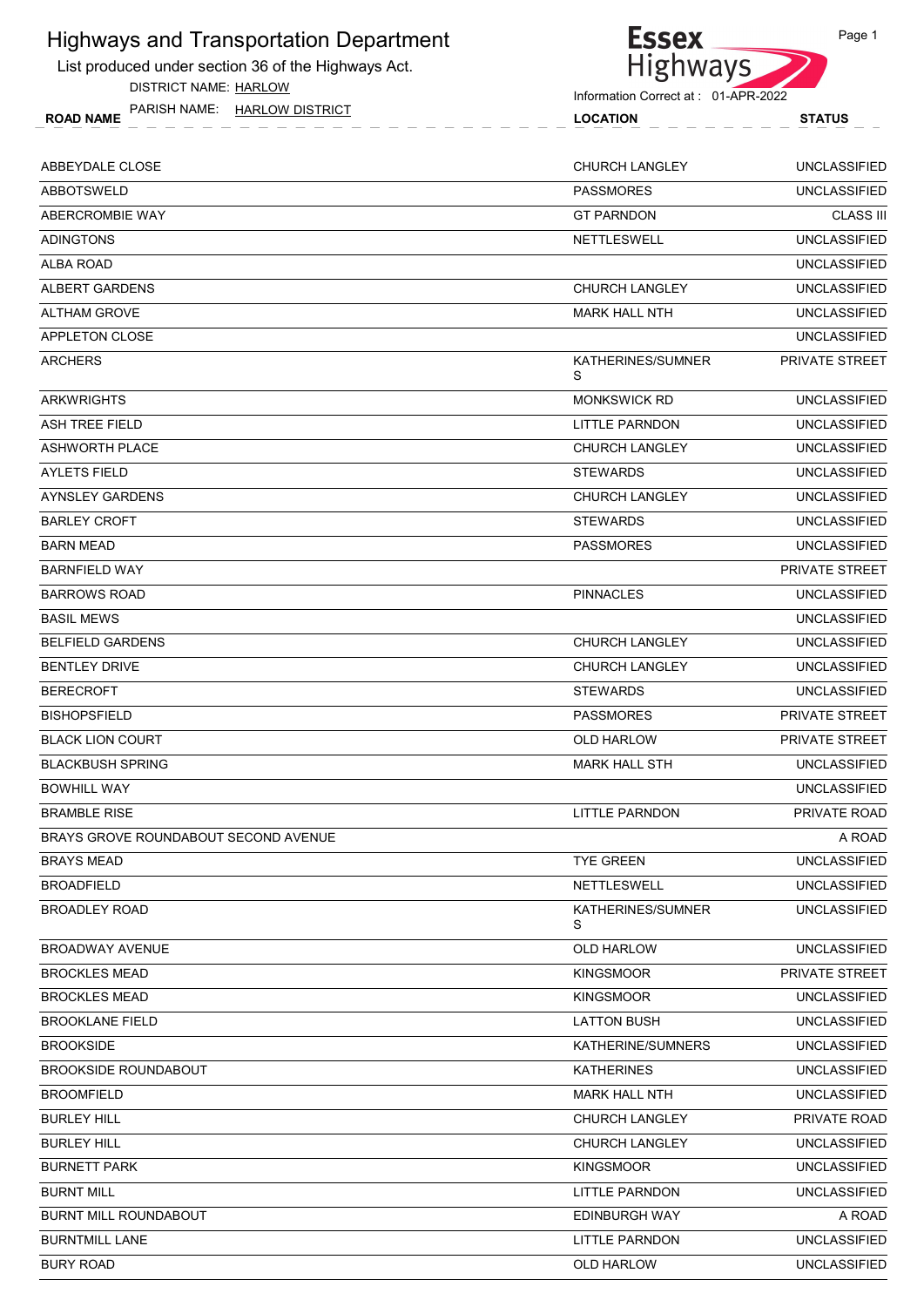List produced under section 36 of the Highways Act. DISTRICT NAME: HARLOW

ROAD NAME LOCATION STATUS PARISH NAME: HARLOW DISTRICT



Information Correct at : 01-APR-2022

|  | STATUS |  |
|--|--------|--|
|  |        |  |
|  |        |  |
|  |        |  |

| <b>BUSH FAIR</b>              | <b>TYE GREEN</b>       | <b>UNCLASSIFIED</b> |
|-------------------------------|------------------------|---------------------|
| <b>BUSHEY CROFT</b>           | <b>TYE GREEN</b>       | <b>UNCLASSIFIED</b> |
| <b>BYNGHAMS</b>               | KATHERINES/SUMNER<br>S | <b>UNCLASSIFIED</b> |
| <b>BYPASS ROAD</b>            |                        | PRIVATE ROAD        |
| <b>CAMBRIDGE ROAD</b>         | OLD HARLOW             | A ROAD              |
| CAMBRIDGE ROAD ROUNDABOUT     | EDINBURGH WAY          | A ROAD              |
| CAMPBELL CLOSE                |                        | <b>UNCLASSIFIED</b> |
| <b>CANONS BROOK</b>           | <b>HARE ST</b>         | <b>UNCLASSIFIED</b> |
| <b>CANONS GATE</b>            | <b>LITTLE PARNDON</b>  | <b>UNCLASSIFIED</b> |
| <b>CANOPY LANE</b>            |                        | <b>UNCLASSIFIED</b> |
| <b>CANOPY LANE</b>            |                        | PRIVATE ROAD        |
| <b>CARTERS MEAD</b>           | POTTER STREET          | <b>UNCLASSIFIED</b> |
| <b>CAWLEY HATCH</b>           | <b>PINNACLES</b>       | PRIVATE ROAD        |
| <b>CAWLEY HATCH</b>           | <b>PINNACLES</b>       | <b>UNCLASSIFIED</b> |
| <b>CENTRAL ROAD</b>           | <b>MARKHALL NORTH</b>  | <b>UNCLASSIFIED</b> |
| <b>CHALK LANE</b>             |                        | <b>UNCLASSIFIED</b> |
| <b>CHALLINOR</b>              | <b>CHURCH LANGLEY</b>  | <b>UNCLASSIFIED</b> |
| <b>CHAMBERLAIN CLOSE</b>      | <b>CHURCH LANGLEY</b>  | <b>UNCLASSIFIED</b> |
| <b>CHAPEL FIELDS</b>          | <b>NETTESWELL</b>      | <b>UNCLASSIFIED</b> |
| <b>CHAPEL LANE</b>            | POTTER STREET          | PRIVATE ROAD        |
| <b>CHARTERS CROSS</b>         | <b>GT PARNDON</b>      | PRIVATE STREET      |
| <b>CHELSEA GARDENS</b>        | <b>CHURCH LANGLEY</b>  | <b>UNCLASSIFIED</b> |
| <b>CHIPPINGFIELD</b>          | <b>OLD HARLOW</b>      | <b>UNCLASSIFIED</b> |
| <b>CHURCH END</b>             | KATHERINES/SUMNER<br>S | PRIVATE ROAD        |
| <b>CHURCH END</b>             | KATHERINES/SUMNER<br>S | PRIVATE STREET      |
| <b>CHURCH END</b>             | KATHERINES/SUMNER<br>S | <b>UNCLASSIFIED</b> |
| CHURCH LANGLEY WAY            |                        | <b>UNCLASSIFIED</b> |
| CHURCH LANGLEY WAY            |                        | PRIVATE ROAD        |
| CHURCH LANGLEY WAY ROUNDABOUT | POTTER STREET          | <b>UNCLASSIFIED</b> |
| <b>CHURCH LEYS</b>            | <b>TYE GREEN</b>       | <b>UNCLASSIFIED</b> |
| <b>CHURCH ROAD</b>            | POTTER STREET          | <b>UNCLASSIFIED</b> |
| <b>CHURCHFIELD</b>            | <b>MARK HALL STH</b>   | <b>UNCLASSIFIED</b> |
| <b>CHURCHGATE STREET</b>      | <b>OLD HARLOW</b>      | <b>CLASS III</b>    |
| <b>CLIFTON HATCH</b>          | <b>LATTON BUSH</b>     | PRIVATE ROAD        |
| <b>CLOVER FIELD</b>           | <b>LATTON BUSH</b>     | <b>UNCLASSIFIED</b> |
| COALPORT CLOSE                | <b>CHURCH LANGLEY</b>  | <b>UNCLASSIFIED</b> |
| <b>COBBINS WAY</b>            | <b>OLD HARLOW</b>      | PRIVATE ROAD        |
| <b>COBBINS WAY</b>            | <b>OLD HARLOW</b>      | <b>UNCLASSIFIED</b> |
| COLDHARBOUR ROAD              |                        | <b>UNCLASSIFIED</b> |
| COLDHARBOUR ROAD ROUNDABOUT   |                        | <b>UNCLASSIFIED</b> |
| <b>COLLEGE GATE</b>           | THE HIGH               | <b>UNCLASSIFIED</b> |
| <b>COLLEGE SQUARE</b>         | <b>TOWN CENTRE</b>     | <b>UNCLASSIFIED</b> |
| <b>COLLINS MEADOW</b>         |                        | <b>UNCLASSIFIED</b> |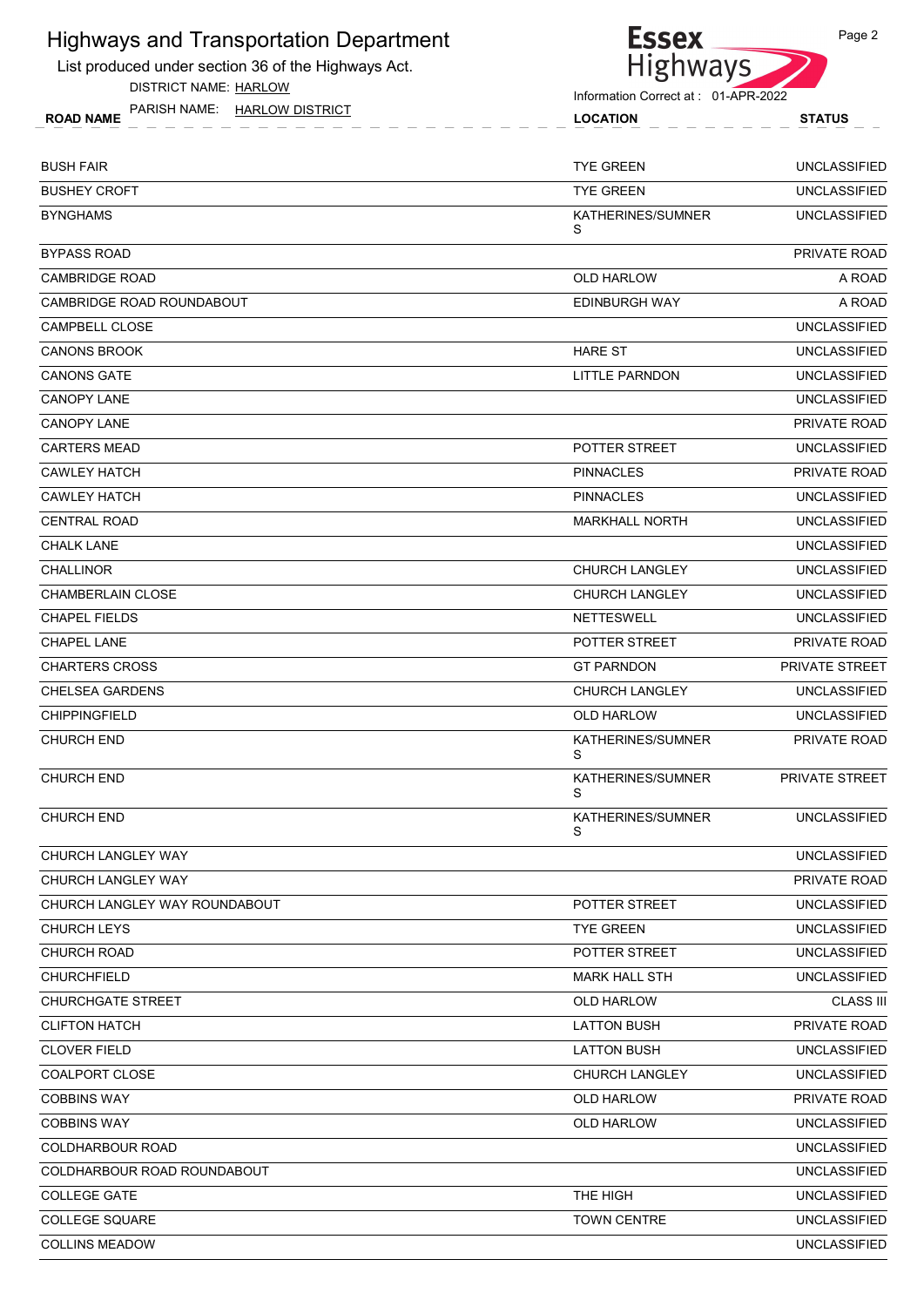List produced under section 36 of the Highways Act.

DISTRICT NAME: HARLOW

ROAD NAME LOCATION STATUS PARISH NAME: HARLOW DISTRICT



Information Correct at : 01-APR-2022

| <b>STATUS</b>     |
|-------------------|
| UNCLASSIFIED      |
| I INICI A COIEIEN |

| <b>COMMONFIELDS</b>      | <b>NETTESWELL</b>      | <b>UNCLASSIFIED</b> |
|--------------------------|------------------------|---------------------|
| <b>COMMONSIDE ROAD</b>   | <b>STEWARDS</b>        | <b>UNCLASSIFIED</b> |
| <b>CONYERS</b>           | LITTLE PARNDON         | <b>UNCLASSIFIED</b> |
| <b>COOKS SPINNEY</b>     | <b>MARKHALL NORTH</b>  | <b>UNCLASSIFIED</b> |
| <b>COPPICE HATCH</b>     | LITTLE PARNDON         | <b>UNCLASSIFIED</b> |
| <b>COPSE HILL</b>        | <b>GT PARNDON</b>      | <b>UNCLASSIFIED</b> |
| COPSHALL CLOSE           |                        | PRIVATE ROAD        |
| <b>COPSHALL CLOSE</b>    |                        | <b>UNCLASSIFIED</b> |
| <b>CORNER MEADOW</b>     |                        | <b>UNCLASSIFIED</b> |
| <b>CROSS WAY</b>         |                        | PRIVATE ROAD        |
| <b>CROSS WAY</b>         |                        | <b>UNCLASSIFIED</b> |
| <b>CROWN GATE</b>        | THE HIGH               | <b>UNCLASSIFIED</b> |
| DAVENPORT                | <b>CHURCH LANGLEY</b>  | <b>UNCLASSIFIED</b> |
| <b>DEER PARK</b>         | <b>GT PARNDON</b>      | <b>UNCLASSIFIED</b> |
| DELLFIELD COURT          | OLD HARLOW             | <b>UNCLASSIFIED</b> |
| <b>DENBY GRANGE</b>      | <b>CHURCH LANGLEY</b>  | <b>UNCLASSIFIED</b> |
| <b>DOULTON CLOSE</b>     | <b>CHURCH LANGLEY</b>  | <b>UNCLASSIFIED</b> |
| DOVEHOUSE CROFT          | MARK HALL NTH          | <b>UNCLASSIFIED</b> |
| <b>DUNNOCK ROAD</b>      |                        | PRIVATE ROAD        |
| <b>DUNSTALLS</b>         | <b>SUMNERS</b>         | <b>UNCLASSIFIED</b> |
| <b>EAST GATE</b>         | THE HIGH               | UNCLASSIFIED        |
| <b>EAST PARK</b>         | OLD HARLOW             | <b>UNCLASSIFIED</b> |
| <b>EAST ROAD</b>         | <b>MARK HALL NORTH</b> | <b>UNCLASSIFIED</b> |
| EAST ROAD ROUNDABOUT     | <b>MARK HALL NORTH</b> | <b>UNCLASSIFIED</b> |
| <b>EDINBURGH GATE</b>    | <b>TOWN PARK</b>       | PRIVATE ROAD        |
| <b>EDINBURGH GATE</b>    | <b>TOWN PARK</b>       | <b>UNCLASSIFIED</b> |
| <b>EDINBURGH PLACE</b>   | <b>TEMPLEFIELDS</b>    | <b>UNCLASSIFIED</b> |
| EDINBURGH WAY            | TEMPLEFIELD            | <b>UNCLASSIFIED</b> |
| EDINBURGH WAY            | <b>TEMPLEFIELDS</b>    | A ROAD              |
| <b>EDINBURGH WAY</b>     | <b>TEMPLEFIELDS</b>    | <b>CLASS III</b>    |
| EDINBURGH WAY ROUNDABOUT | <b>TEMPLEFIELDS</b>    | A ROAD              |
| EDINBURGH WAY ROUNDABOUT | <b>TOWN PARK</b>       | A ROAD              |
| <b>ELDERFIELD</b>        | OLD HARLOW             | UNCLASSIFIED        |
| ELIZABETH WAY            | <b>LITTLE PARNDON</b>  | A ROAD              |
| <b>ELMBRIDGE</b>         | OLD HARLOW             | <b>UNCLASSIFIED</b> |
| <b>ELWOOD</b>            | CHURCH LANGLEY         | <b>UNCLASSIFIED</b> |
| <b>FELMONGERS</b>        | <b>MARK HALL STH</b>   | UNCLASSIFIED        |
| <b>FENNELLS</b>          | <b>KINGSMOOR</b>       | <b>UNCLASSIFIED</b> |
| <b>FENTON GRANGE</b>     | <b>CHURCH LANGLEY</b>  | <b>UNCLASSIFIED</b> |
| FERN HILL LANE           | <b>STEWARDS</b>        | UNCLASSIFIED        |
| <b>FESANTS CROFT</b>     | <b>MARK HALL NORTH</b> | <b>UNCLASSIFIED</b> |
| <b>FIELDFARE WAY</b>     |                        | PRIVATE ROAD        |
| FIFTH AVENUE             | <b>LITTLE PARNDON</b>  | A ROAD              |
| FIFTH AVENUE ROUNDABOUT  | LITTLE PARNDON         | A ROAD              |
| <b>FINCHMOOR</b>         | <b>PASSMOOR</b>        | <b>UNCLASSIFIED</b> |
| FIR PARK                 | <b>GT PARNDON</b>      | <b>UNCLASSIFIED</b> |
|                          |                        |                     |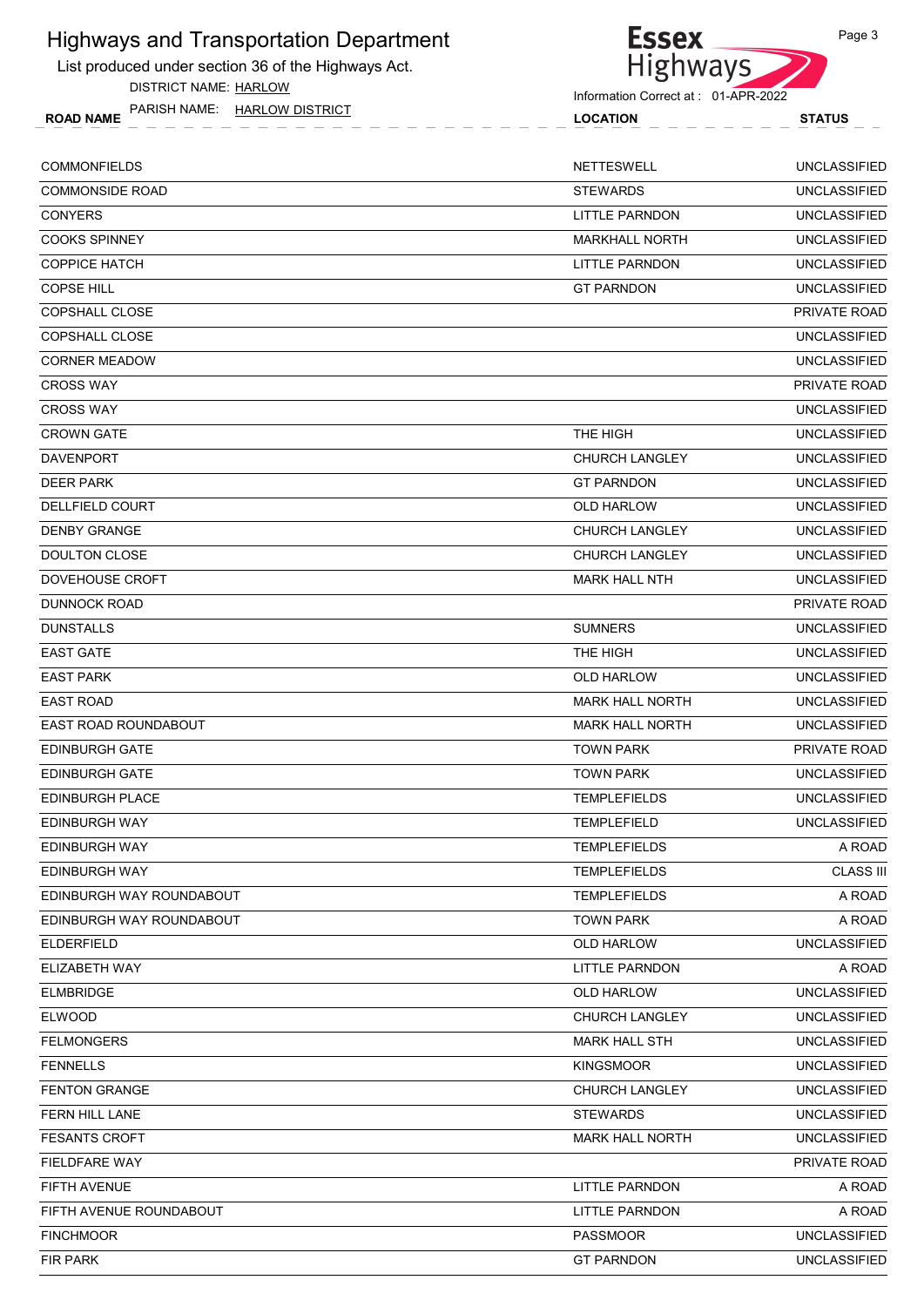List produced under section 36 of the Highways Act. DISTRICT NAME: HARLOW



**Essex** 

| <b>FIRST AVENUE</b>                          | <b>MARK HALL NORTH</b>        | <b>B ROAD</b>       |
|----------------------------------------------|-------------------------------|---------------------|
| <b>FIRST AVENUE</b>                          | <b>NETTLESWELL</b>            | <b>CLASS III</b>    |
| FIRST AVENUE ROUNDABOUT THE STOW             | <b>NETTESWELL</b>             | <b>CLASS III</b>    |
| <b>FISHERS HATCH</b>                         | NETTLESWELL                   | <b>UNCLASSIFIED</b> |
| <b>FITZWILLIAM COURT</b>                     | <b>OLD HARLOW</b>             | <b>PRIVATE ROAD</b> |
| <b>FIVE ACRES</b>                            | <b>PASSMORES</b>              | <b>UNCLASSIFIED</b> |
| <b>FLEX MEADOW</b>                           | <b>PINNACLES</b>              | <b>UNCLASSIFIED</b> |
| <b>FOLD CROFT</b>                            | LITTLE PARNDON                | <b>UNCLASSIFIED</b> |
| <b>FORE STREET</b>                           | <b>OLD HARLOW</b>             | <b>UNCLASSIFIED</b> |
| <b>FOUNTAIN FARM</b>                         | <b>TYE GREEN</b>              | PRIVATE ROAD        |
| <b>FOUNTAIN FARM</b>                         | <b>TYE GREEN</b>              | PRIVATE STREET      |
| <b>FOURTH AVENUE</b>                         | LITTLE PARNDON                | <b>CLASS III</b>    |
| <b>FRESHWATERS</b>                           | <b>NETTLESWELL</b>            | <b>UNCLASSIFIED</b> |
| <b>FULLERS MEAD</b>                          | POTTER STREET                 | <b>UNCLASSIFIED</b> |
| <b>GARDEN TERRACE ROAD</b>                   | <b>OLD HARLOW</b>             | <b>UNCLASSIFIED</b> |
| <b>GAS WORKS ROAD</b>                        | <b>TEMPLE FIELDS</b>          | <b>UNCLASSIFIED</b> |
| <b>GIBB CROFT</b>                            | <b>STEWARDS</b>               | PRIVATE ROAD        |
| <b>GIBB CROFT</b>                            | <b>STEWARDS</b>               | <b>UNCLASSIFIED</b> |
| <b>GILDEN CLOSE</b>                          | OLD HARLOW                    | <b>UNCLASSIFIED</b> |
| <b>GILDEN WAY</b>                            | OLD HARLOW                    | <b>B ROAD</b>       |
| GILDEN WAY ROUNDABOUT                        | OLD HARLOW                    | <b>B ROAD</b>       |
| <b>GILDEN WAY SPUR</b>                       | <b>OLD HARLOW</b>             | <b>B ROAD</b>       |
| <b>GLADWIN WAY</b>                           |                               | PRIVATE ROAD        |
| <b>GLADWIN WAY</b>                           |                               | <b>UNCLASSIFIED</b> |
| <b>GLEBELANDS</b>                            | <b>MARK HALL NTH</b>          | <b>UNCLASSIFIED</b> |
| <b>GREAT AUGER STREET</b>                    |                               | <b>UNCLASSIFIED</b> |
| <b>GREAT BRAYS</b>                           | <b>BRAYS GROVE</b>            | <b>UNCLASSIFIED</b> |
| <b>GREAT LEYLANDS</b>                        | <b>BRAYS GROVE</b>            | <b>UNCLASSIFIED</b> |
| <b>GREAT PARNDON ROUNDABOUT SOUTHERN WAY</b> | <b>JUNCTION WATER</b><br>LANE | A ROAD              |
| <b>GREAT PLUMTREE</b>                        | <b>MARK HALL NTH</b>          | <b>UNCLASSIFIED</b> |
| <b>GREEN HILLS</b>                           | <b>NETTESWELL</b>             | <b>UNCLASSIFIED</b> |
| <b>GREEN PARK</b>                            |                               | PRIVATE ROAD        |
| <b>GREEN STREET</b>                          |                               | <b>UNCLASSIFIED</b> |
| <b>GREENWAY</b>                              |                               | <b>UNCLASSIFIED</b> |
| <b>GREENWAY</b>                              |                               | <b>UNCLASSIFIED</b> |
| <b>GREYGOOSE PARK</b>                        | <b>GT PARNDON</b>             | <b>UNCLASSIFIED</b> |
| <b>GUILFORDS</b>                             | <b>OLD HARLOW</b>             | PRIVATE ROAD        |
| <b>GUILFORDS</b>                             | OLD HARLOW                    | <b>UNCLASSIFIED</b> |
| <b>HADLEY GRANGE</b>                         | <b>CHURCH LANGLEY</b>         | <b>UNCLASSIFIED</b> |
| <b>HALLING HILL</b>                          | <b>NETTLESWELL</b>            | <b>UNCLASSIFIED</b> |
| <b>HAMMARSKJOLD ROAD</b>                     | LITTLE PARNDON                | <b>UNCLASSIFIED</b> |
| <b>HAMSTEL ROAD</b>                          | LITTLE PARNDON                | <b>UNCLASSIFIED</b> |
| <b>HAMSTEL ROAD LAYBY</b>                    | LITTLE PARNDON                | PRIVATE ROAD        |
| <b>HARBERTS ROAD</b>                         | HARE ST                       | <b>UNCLASSIFIED</b> |
| <b>HARE STREET</b>                           | HARE STREET                   | <b>UNCLASSIFIED</b> |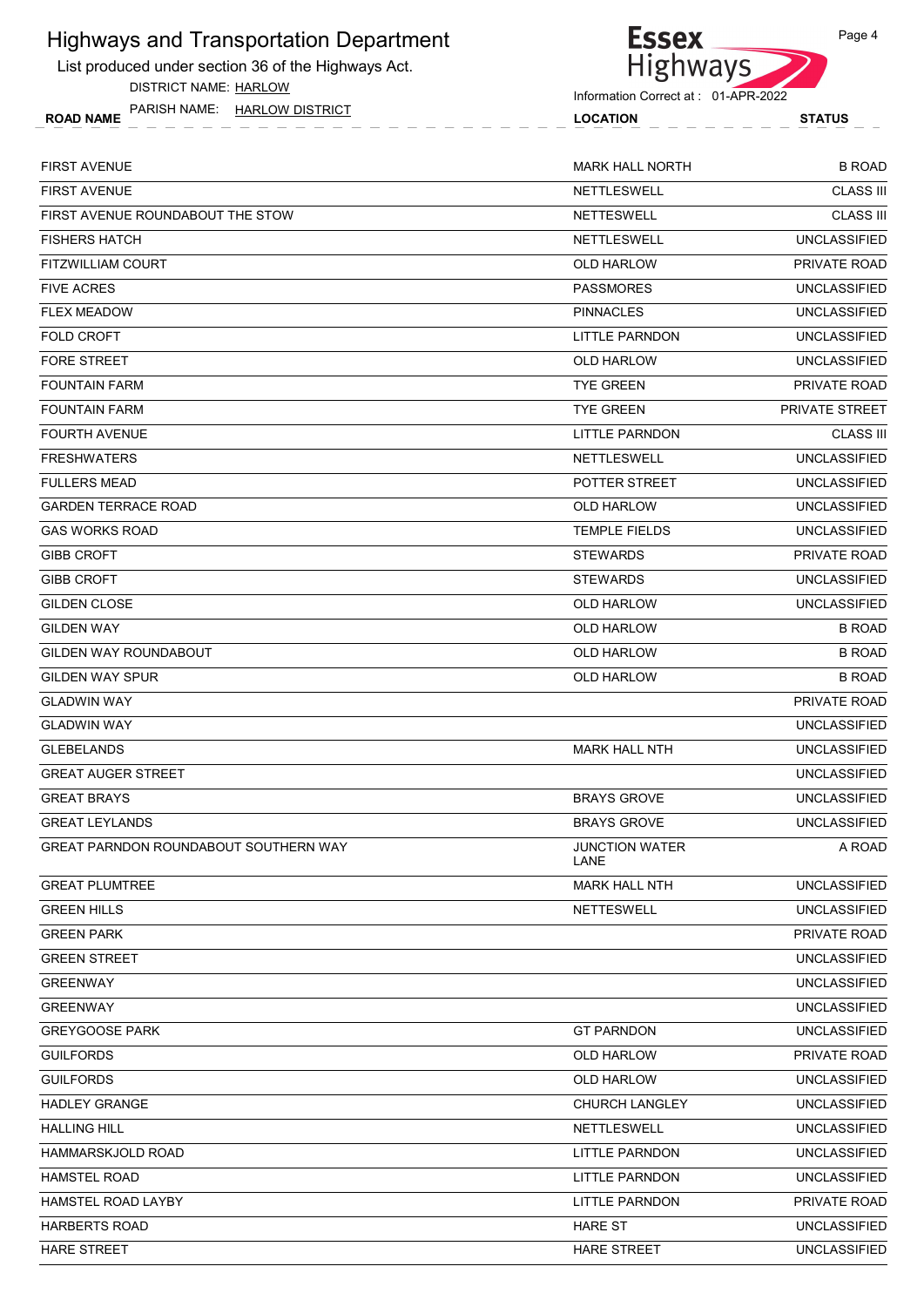List produced under section 36 of the Highways Act.

DISTRICT NAME: HARLOW

ROAD NAME LOCATION STATUS PARISH NAME: HARLOW DISTRICT



Information Correct at : 01-APR-2022

HARE STREET ROUNDABOUT THIRD AVENUE A ROAD

| <b>HARE STREET SPRINGS</b>             | <b>HARE ST</b>         | UNCLASSIFIED        |
|----------------------------------------|------------------------|---------------------|
| <b>HAREFIELD</b>                       | <b>MARK HALL SOUTH</b> | <b>UNCLASSIFIED</b> |
| <b>HAROLD CLOSE</b>                    | <b>PINNACLES</b>       | PRIVATE ROAD        |
| <b>HAROLDS ROAD</b>                    | <b>PINNACLES</b>       | <b>UNCLASSIFIED</b> |
| <b>HART ROAD</b>                       | <b>OLD HARLOW</b>      | <b>UNCLASSIFIED</b> |
| <b>HAWKENBURY</b>                      | <b>GT PARNDON</b>      | <b>UNCLASSIFIED</b> |
| <b>HAWTHORNS</b>                       | <b>LATTON BUSH</b>     | <b>UNCLASSIFIED</b> |
| <b>HAYDENS ROAD</b>                    | <b>HARE ST</b>         | <b>CLASS III</b>    |
| <b>HEATHCOTE GARDENS</b>               | <b>CHURCH LANGLEY</b>  | <b>UNCLASSIFIED</b> |
| <b>HEIGHAMS</b>                        | <b>KATHERINES</b>      | <b>UNCLASSIFIED</b> |
| <b>HELIONS ROAD</b>                    | <b>HARE ST</b>         | <b>UNCLASSIFIED</b> |
| HENRY MOORE SCHOOL ACCESS ROAD         |                        | <b>UNCLASSIFIED</b> |
| <b>HERONS WOOD</b>                     | LITTLE PARNDON         | <b>UNCLASSIFIED</b> |
| <b>HIGH STREET</b>                     | <b>OLD HARLOW</b>      | <b>UNCLASSIFIED</b> |
| <b>HIGH STREET</b>                     | <b>OLD HARLOW</b>      | <b>FOOTPATH</b>     |
| <b>HIGHFIELD</b>                       | <b>BRAYS GROVE</b>     | <b>UNCLASSIFIED</b> |
| <b>HILLSIDE</b>                        | POTTER STREET          | <b>UNCLASSIFIED</b> |
| <b>HILLY FIELD</b>                     | <b>LATTON BUSH</b>     | <b>UNCLASSIFIED</b> |
| <b>HOBBS CROSS ROAD</b>                | OLD HARLOW             | <b>CLASS III</b>    |
| <b>HOBTOE ROAD</b>                     | LITTLE PARNDON         | <b>UNCLASSIFIED</b> |
| <b>HODINGS ROAD</b>                    | LITTLE PARNDON         | <b>UNCLASSIFIED</b> |
| HOLLYFIELD                             | <b>GT PARNDON</b>      | <b>UNCLASSIFIED</b> |
| <b>HOLMES MEADOW</b>                   | <b>KINGSMOOR</b>       | PRIVATE ROAD        |
| <b>HOLMES MEADOW</b>                   | <b>KINGSMOOR</b>       | <b>UNCLASSIFIED</b> |
| HOME CLOSE                             | <b>NETTLESWELL</b>     | <b>UNCLASSIFIED</b> |
| <b>HOOKFIELD</b>                       | <b>TYE GREEN</b>       | <b>UNCLASSIFIED</b> |
| <b>HORSECROFT PLACE</b>                | <b>PINNACLES</b>       | <b>PRIVATE ROAD</b> |
| <b>HORSECROFT ROAD</b>                 | <b>PINNACLES</b>       | PRIVATE ROAD        |
| <b>HORSECROFT ROAD</b>                 | PINNACLES              | <b>UNCLASSIFIED</b> |
| <b>HOWARD WAY</b>                      | <b>MARK HALL</b>       | <b>CLASS III</b>    |
| HOWARD WAY ROUNDABOUT                  | <b>MARK HALL</b>       | <b>CLASS III</b>    |
| <b>HULL GROVE</b>                      | <b>SUMNERS</b>         | <b>UNCLASSIFIED</b> |
| <b>ICENI SQUARE</b>                    |                        | PRIVATE ROAD        |
| <b>JEROUNDS</b>                        | <b>GT PARNDON</b>      | <b>UNCLASSIFIED</b> |
| <b>JOCELYNS</b>                        | OLD HARLOW             | <b>UNCLASSIFIED</b> |
| <b>JOYNERS FIELD</b>                   | <b>KINGSMOOR</b>       | <b>UNCLASSIFIED</b> |
| KATHERINES ROUNDABOUT BYPASS ROAD EAST |                        | PRIVATE ROAD        |
| KATHERINES ROUNDABOUT BYPASS ROAD WEST |                        | PRIVATE ROAD        |
| <b>KATHERINE'S WAY</b>                 | <b>KATHERINES</b>      | A ROAD              |
| <b>KEATON WAY</b>                      |                        | PRIVATE ROAD        |
| <b>KEEFIELD</b>                        | <b>SUMNERS</b>         | <b>UNCLASSIFIED</b> |
| <b>KERRIL CROFT</b>                    |                        | <b>UNCLASSIFIED</b> |
| <b>KILN LANE</b>                       | <b>CHURCH LANGLEY</b>  | <b>UNCLASSIFIED</b> |
| KILN LANE ROUNDABOUT                   | <b>CHURCH LANGLEY</b>  | <b>UNCLASSIFIED</b> |
| KILN LANE ROUNDABOUT EAST              | POTTER STREET          | <b>UNCLASSIFIED</b> |
|                                        |                        |                     |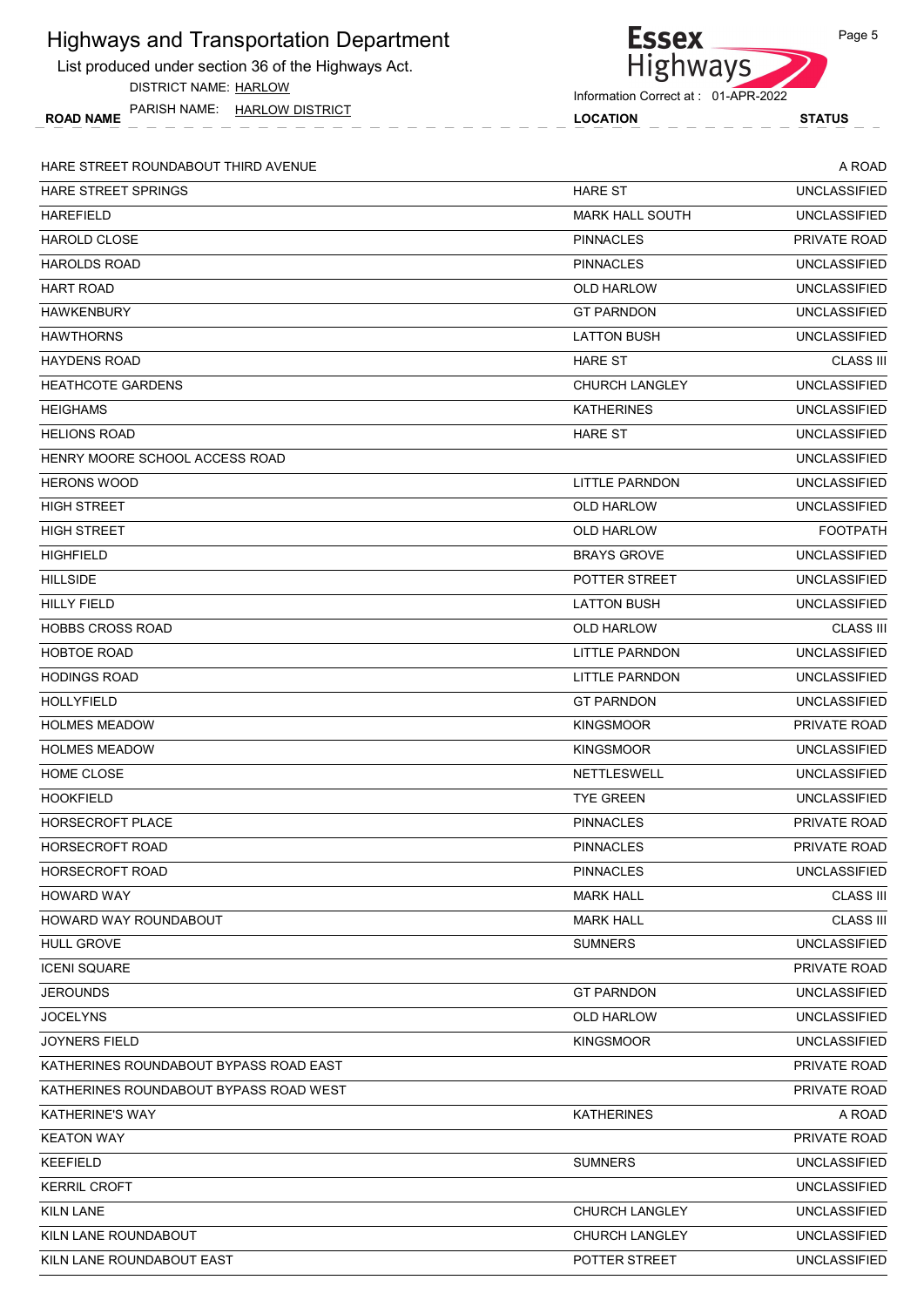List produced under section 36 of the Highways Act.

DISTRICT NAME: HARLOW

ROAD NAME LOCATION STATUS PARISH NAME: HARLOW DISTRICT



| KINGFISHER WAY                          |                        | <b>PRIVATE STREET</b> |
|-----------------------------------------|------------------------|-----------------------|
| <b>KINGSDON LANE</b>                    | POTTER STREET          | <b>UNCLASSIFIED</b>   |
| <b>KINGSLAND</b>                        | <b>PASSMORES</b>       | <b>UNCLASSIFIED</b>   |
| KINGSMOOR CLOSE                         | <b>GT PARNDON</b>      | <b>UNCLASSIFIED</b>   |
| KINGSMOOR ROAD                          | <b>GT PARNDON</b>      | <b>CLASS III</b>      |
| <b>KITSON WAY</b>                       | <b>TOWN CENTRE</b>     | <b>UNCLASSIFIED</b>   |
| LADYSHOT                                | <b>MARK HALL STH</b>   | <b>UNCLASSIFIED</b>   |
| <b>LANE END</b>                         | <b>CHURCH LANGLEY</b>  | <b>UNCLASSIFIED</b>   |
| <b>LANGDALE STREET</b>                  |                        | PRIVATE ROAD          |
| LANGDALE STREET                         |                        | <b>UNCLASSIFIED</b>   |
| <b>LAPWING DRIVE</b>                    |                        | <b>PRIVATE ROAD</b>   |
| <b>LARKSWOOD</b>                        | <b>POTTERSTREET</b>    | <b>UNCLASSIFIED</b>   |
| LATTON BUSH ROUNDABOUT SOUTHERN WAY     | R'ABOUT A414           | A ROAD                |
| <b>LATTON COMMON ROAD</b>               | <b>LATTON BUSH</b>     | <b>UNCLASSIFIED</b>   |
| <b>LATTON GREEN</b>                     | <b>LATTON BUSH</b>     | <b>UNCLASSIFIED</b>   |
| LATTON HALL CLOSE                       | <b>MARK HALL SOUTH</b> | <b>PRIVATE STREET</b> |
| <b>LATTON HOUSE</b>                     | <b>LATTON BUSH</b>     | <b>PRIVATE STREET</b> |
| <b>LATTON STREET</b>                    |                        | A ROAD                |
| <b>LATTON STREET</b>                    | POTTER ST              | A ROAD                |
| <b>LATTON STREET</b>                    | POTTER ST              | <b>UNCLASSIFIED</b>   |
| LAVENDER CLOSE                          |                        | <b>UNCLASSIFIED</b>   |
| LINFORD CLOSE                           | <b>GT PARNDON</b>      | <b>UNCLASSIFIED</b>   |
| LINFORD END                             | <b>GT PARNDON</b>      | <b>UNCLASSIFIED</b>   |
| LITTLE BRAYS                            | <b>BRAYS GROVE</b>     | <b>UNCLASSIFIED</b>   |
| LITTLE CATTINS                          | KATHERINE/SUMNERS      | <b>UNCLASSIFIED</b>   |
| LITTLE GROVE FIELD                      | <b>HARE ST</b>         | <b>UNCLASSIFIED</b>   |
| LITTLE PARNDON ROUNDABOUT ELIZABETH WAY | <b>PINNACLES</b>       | A ROAD                |
| LITTLE PYNCHONS                         | <b>LATTON BUSH</b>     | <b>UNCLASSIFIED</b>   |
| LODGE HALL                              | <b>STEWARDS</b>        | <b>UNCLASSIFIED</b>   |
| <b>LONDON ROAD</b>                      |                        | <b>CLASS III</b>      |
| LONDON ROAD - A414                      |                        | A ROAD                |
| LONDON ROAD ROUNDABOUT                  | <b>MARK HALL</b>       | <b>B ROAD</b>         |
| <b>LONG BANKS</b>                       | <b>STEWARDS</b>        | <b>UNCLASSIFIED</b>   |
| LONG HOUSE LANE                         |                        | <b>UNCLASSIFIED</b>   |
| <b>LONG LEY</b>                         | <b>NETTLESWELL</b>     | <b>UNCLASSIFIED</b>   |
| LONG WOOD                               | <b>KINGSMOOR</b>       | <b>UNCLASSIFIED</b>   |
| LONGACRE                                |                        | <b>UNCLASSIFIED</b>   |
| LONGFIELD                               | <b>BRAYS GROVE</b>     | <b>UNCLASSIFIED</b>   |
| LOVET ROAD                              | <b>PINNACLES</b>       | <b>UNCLASSIFIED</b>   |
| LOWER MEADOW                            | <b>STEWARDS</b>        | <b>UNCLASSIFIED</b>   |
| M11 BETWEEN JUNCTIONS 7 AND 8           |                        | <b>MOTORWAY</b>       |
| <b>MADDOX ROAD</b>                      | NETTLESWELL            | <b>UNCLASSIFIED</b>   |
| <b>MALKIN DRIVE</b>                     | <b>CHURCH LANGLEY</b>  | <b>UNCLASSIFIED</b>   |
| <b>MALLARDS RISE</b>                    | <b>CHURCH LANGLEY</b>  | <b>UNCLASSIFIED</b>   |
| <b>MALLORIES</b>                        |                        | <b>UNCLASSIFIED</b>   |
| <b>MALLOWS GREEN</b>                    | <b>SUMNERS</b>         | <b>UNCLASSIFIED</b>   |
|                                         |                        |                       |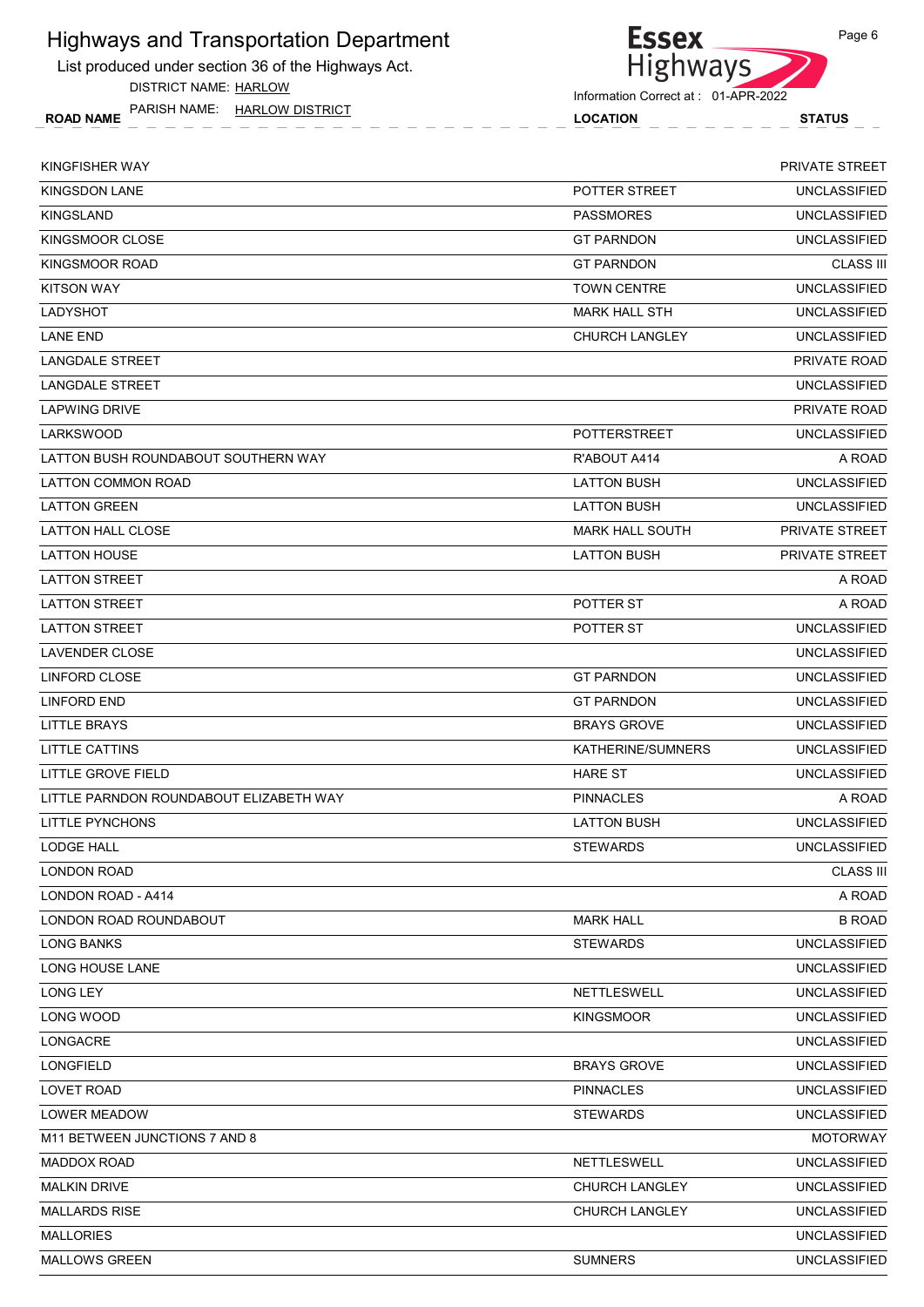List produced under section 36 of the Highways Act.

DISTRICT NAME: HARLOW



| <b>HARLOW DISTRICT</b><br>PARISH NAME:<br><b>ROAD NAME</b> | <b>LOCATION</b>                          | <b>STATUS</b>         |
|------------------------------------------------------------|------------------------------------------|-----------------------|
| MANDEVILLE CLOSE                                           | <b>NETTESWELL</b>                        | <b>UNCLASSIFIED</b>   |
| MANOR HATCH CLOSE                                          | <b>BRAYS GROVE</b>                       | <b>PRIVATE STREET</b> |
| MANOR ROAD                                                 | <b>OLD HARLOW</b>                        | <b>UNCLASSIFIED</b>   |
| MANSTON ROAD                                               | <b>NETTLESWELL</b>                       | <b>UNCLASSIFIED</b>   |
| MARDYKE ROAD                                               | <b>MARK HALL STH</b>                     | <b>UNCLASSIFIED</b>   |
| <b>MARIGOLD PLACE</b>                                      | <b>OLD HARLOW</b>                        | <b>UNCLASSIFIED</b>   |
| MARK HALL MOORS                                            | <b>MARK HALL NTH</b>                     | <b>UNCLASSIFIED</b>   |
| MARK HALL ROUNDABOUT OLD A11                               | <b>FIRST AVENUE</b><br><b>ROUNDABOUT</b> | A ROAD                |
| MARKET STREET                                              | <b>OLD HARLOW</b>                        | <b>UNCLASSIFIED</b>   |
| MARKWELL WOOD                                              | <b>KINGSMOOR</b>                         | <b>UNCLASSIFIED</b>   |
| MARSHGATE FARM                                             |                                          | PRIVATE ROAD          |
| MATCHING ROAD                                              | <b>OLD HARLOW</b>                        | <b>CLASS III</b>      |
| MAUNDS HATCH                                               | <b>STEWARDS</b>                          | <b>UNCLASSIFIED</b>   |
| MAYFIELD CLOSE                                             | <b>OLD HARLOW</b>                        | <b>UNCLASSIFIED</b>   |
| MAYPOLE STREET                                             |                                          | <b>UNCLASSIFIED</b>   |
| MAYPOLE STREET                                             |                                          | PRIVATE ROAD          |
| MEADOW COURT                                               | <b>SEWARDS</b>                           | <b>PRIVATE ROAD</b>   |
| MERCERS                                                    |                                          | <b>UNCLASSIFIED</b>   |
| MERRING WAY                                                | <b>PINNACLES</b>                         | PRIVATE ROAD          |
| MILES CLOSE                                                |                                          | <b>UNCLASSIFIED</b>   |
| MILL FIELD                                                 | <b>OLD HARLOW</b>                        | <b>UNCLASSIFIED</b>   |
| MILL HATCH                                                 | <b>TEMPLEFIELDS</b>                      | <b>UNCLASSIFIED</b>   |
| MILL LANE                                                  | <b>OLD HARLOW</b>                        | <b>UNCLASSIFIED</b>   |
| MILLERSDALE                                                | <b>KINGSMOOR</b>                         | <b>UNCLASSIFIED</b>   |
| MILWARDS                                                   | <b>KINGSMOOR</b>                         | PRIVATE STREET        |
| MINCHEN ROAD                                               | <b>MARK HALL SOUTH</b>                   | <b>UNCLASSIFIED</b>   |
| <b>MINTON LANE</b>                                         | <b>CHURCH LANGLEY</b>                    | PRIVATE ROAD          |
| <b>MINTON LANE</b>                                         | <b>CHURCH LANGLEY</b>                    | <b>UNCLASSIFIED</b>   |
| <b>MISTLEY ROAD</b>                                        | <b>MARK HALL NTH</b>                     | <b>UNCLASSIFIED</b>   |
| MOMPLES ROAD                                               | <b>MARK HALL STH</b>                     | <b>UNCLASSIFIED</b>   |
| MONKSBURY                                                  | <b>LATTON BUSH</b>                       | <b>UNCLASSIFIED</b>   |
| MONKSWICK ROAD                                             | <b>NETTLESWELL</b>                       | <b>UNCLASSIFIED</b>   |
| MOOR HALL ROAD                                             | <b>OLD HARLOW</b>                        | <b>CLASS III</b>      |
| MOORFIELD                                                  | <b>KINGSMOOR</b>                         | <b>UNCLASSIFIED</b>   |
| <b>MORLEY GROVE</b>                                        | <b>LITTLE PARNDON</b>                    | <b>UNCLASSIFIED</b>   |
| <b>MORNINGTONS</b>                                         | <b>KINGSMOOR</b>                         | <b>UNCLASSIFIED</b>   |
| MORRIS HOUSE                                               |                                          | <b>UNCLASSIFIED</b>   |
| MOSAIC LANE                                                |                                          | PRIVATE ROAD          |
| MOWBRAY ROAD                                               | <b>MARK HALL NTH</b>                     | <b>UNCLASSIFIED</b>   |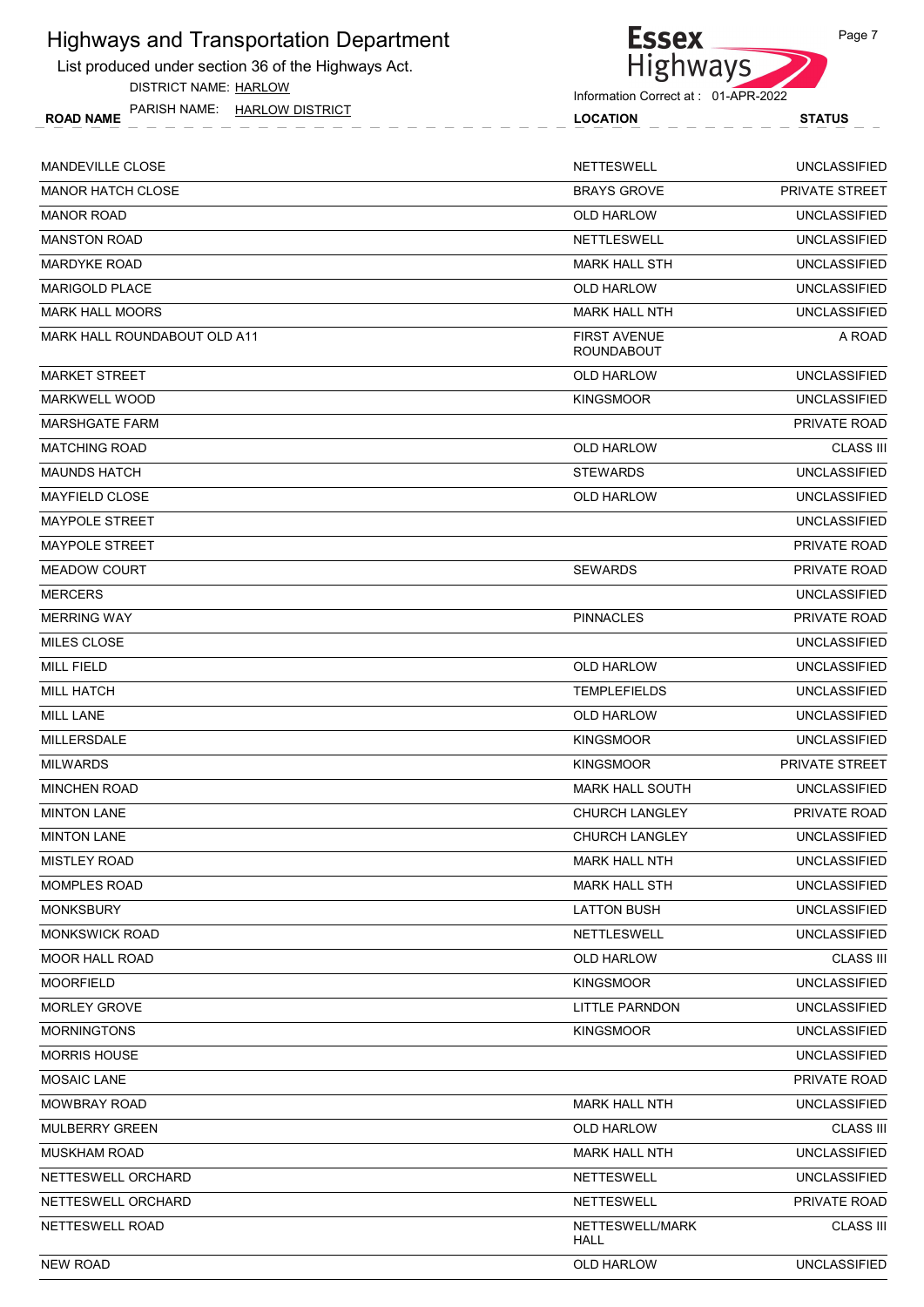List produced under section 36 of the Highways Act.

DISTRICT NAME: HARLOW



Information Correct at : 01-APR-2022

ROAD NAME LOCATION STATUS PARISH NAME: HARLOW DISTRICT

| NEWSTEAD WAY                    |                        | <b>UNCLASSIFIED</b> |
|---------------------------------|------------------------|---------------------|
| NICHOLLS FIELD                  | <b>BRAYS GROVE</b>     | <b>UNCLASSIFIED</b> |
| NICHOLLS TOWER                  | <b>BRAYS GROVE</b>     | PRIVATE ROAD        |
| NORTH GATE                      | THE HIGH               | <b>UNCLASSIFIED</b> |
| <b>NORTH GROVE</b>              | <b>BRAYS GROVE</b>     | <b>UNCLASSIFIED</b> |
| <b>NORTH PLACE</b>              | <b>TEMPLEFIELD</b>     | <b>UNCLASSIFIED</b> |
| <b>NORTHBROOKS</b>              | <b>HARE STREET</b>     | <b>UNCLASSIFIED</b> |
| OAK END                         | <b>TYE GREEN</b>       | <b>UNCLASSIFIED</b> |
| <b>OAKLANDS DRIVE</b>           | CHURCH LANGLEY         | PRIVATE ROAD        |
| OAKS RETAIL PARK                |                        | <b>PRIVATE ROAD</b> |
| <b>OAKTREE GARDENS</b>          |                        | <b>PRIVATE ROAD</b> |
| OFF COLDHARBOUR ROAD ROUNDABOUT | <b>PINNACLES</b>       | <b>UNCLASSIFIED</b> |
| OFF EAST ROAD ROUNDABOUT        | <b>MARK HALL NORTH</b> | <b>UNCLASSIFIED</b> |
| OLD A11                         |                        | A ROAD              |
| OLD HALL RISE                   | <b>CHURCH LANGLEY</b>  | <b>UNCLASSIFIED</b> |
| <b>OLD OAK WAY</b>              |                        | PRIVATE ROAD        |
| <b>OLD ORCHARD</b>              | <b>PASSMORES</b>       | <b>UNCLASSIFIED</b> |
| <b>OLD ROAD</b>                 | OLD HARLOW             | <b>CLASS III</b>    |
| <b>OLDHOUSE CROFT</b>           | <b>NETTESWELL</b>      | <b>UNCLASSIFIED</b> |
| ORCHARD CROFT                   | <b>MARK HALL STH</b>   | <b>UNCLASSIFIED</b> |
| PADDOCK MEAD                    | <b>KINGSMOOR</b>       | <b>UNCLASSIFIED</b> |
| PARINGDON ROAD                  | <b>KINGSMOOR</b>       | <b>UNCLASSIFIED</b> |
| PARISH WAY                      |                        | <b>UNCLASSIFIED</b> |
| <b>PARK COURT</b>               | <b>NETTESWELL</b>      | PRIVATE STREET      |
| <b>PARK HILL</b>                | OLD HILL               | <b>UNCLASSIFIED</b> |
| <b>PARK LANE</b>                | <b>NETTLESWELL</b>     | <b>UNCLASSIFIED</b> |
| <b>PARK MEAD</b>                | <b>LITTLE PARNDON</b>  | <b>UNCLASSIFIED</b> |
| <b>PARKWAY</b>                  |                        | PRIVATE ROAD        |
| <b>PARKWAY</b>                  |                        | <b>UNCLASSIFIED</b> |
| <b>PARKWAY</b>                  |                        | <b>UNCLASSIFIED</b> |
| PARNALL ROAD                    | <b>KINGSMOOR</b>       | <b>UNCLASSIFIED</b> |
| PARNDON MILL LANE               | <b>LITTLE PARNDON</b>  | <b>UNCLASSIFIED</b> |
| PARNDON WOOD ROAD               | <b>KINGSMOOR</b>       | <b>UNCLASSIFIED</b> |
| PARSLOE ROAD                    | <b>KINGSMOOR</b>       | <b>CLASS III</b>    |
| PARSLOE ROAD ROUNDABOUT         | <b>KINGSMOOR</b>       | <b>CLASS III</b>    |
| PARSONAGE LEYS                  | NETTLESWELL            | <b>UNCLASSIFIED</b> |
| PARTRIDGE ROAD                  | <b>PASSMORES</b>       | <b>UNCLASSIFIED</b> |
| PAYCOCK ROAD                    | <b>GT PARNDON</b>      | <b>UNCLASSIFIED</b> |
| <b>PEACOCKS</b>                 | <b>KATHERINES</b>      | <b>UNCLASSIFIED</b> |
| PEAR TREE MEAD                  | <b>LATTON BUSH</b>     | <b>UNCLASSIFIED</b> |
| PEGRAMS ROAD                    | <b>STEWARDS</b>        | <b>UNCLASSIFIED</b> |
| PELDON ROAD                     | <b>GT PARNDON</b>      | <b>UNCLASSIFIED</b> |
| PENLOW ROAD                     | <b>PASSMORES</b>       | <b>UNCLASSIFIED</b> |
| PENNYMEAD                       | <b>MARK HALL STH</b>   | <b>UNCLASSIFIED</b> |
| PENSHURST                       | OLD HARLOW             | <b>UNCLASSIFIED</b> |
| PERRIN WAY                      |                        | <b>UNCLASSIFIED</b> |
|                                 |                        |                     |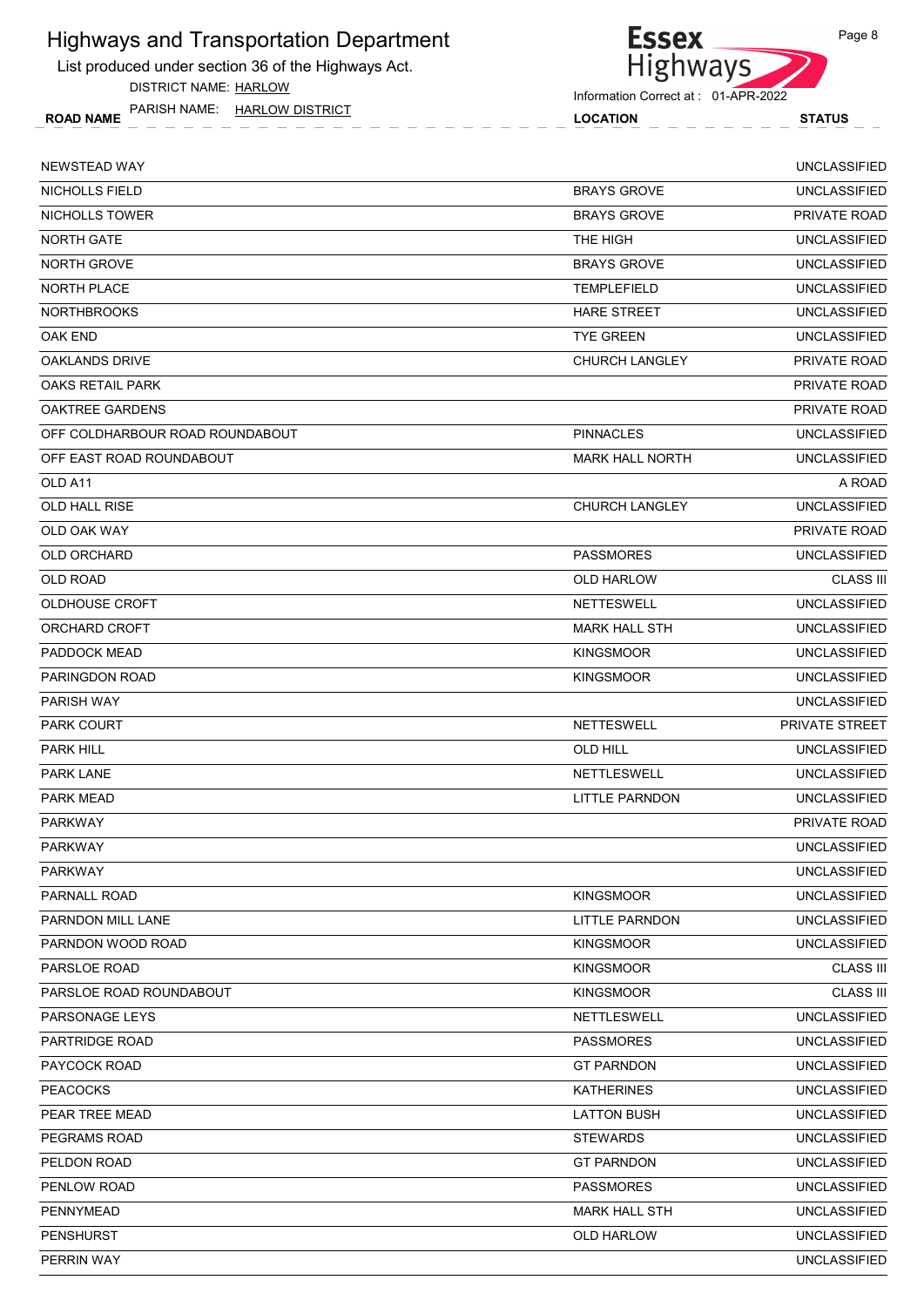List produced under section 36 of the Highways Act. DISTRICT NAME: HARLOW

ROAD NAME LOCATION STATUS PARISH NAME: HARLOW DISTRICT



| <b>AINOLLINAIVIL.</b><br><b>IMBOY DIGITIO</b><br><b>ROAD NAME</b> | <b>LOCATION</b>      | <b>STATUS</b> |
|-------------------------------------------------------------------|----------------------|---------------|
| PERRY ROAD                                                        | <b>KINGSMOOR</b>     | UNCLASSIFIED  |
| PERRY SPRING                                                      | <b>POTTER STREET</b> | UNCLASSIFIED  |
| PETERSWOOD                                                        | <b>STEWARDS</b>      | UNCLASSIFIED  |
|                                                                   |                      |               |

| <b>PETERSWOOD</b>                      | <b>STEWARDS</b>       | <b>UNCLASSIFIED</b> |
|----------------------------------------|-----------------------|---------------------|
| PHELIPS ROAD                           | <b>KINGSMOOR</b>      | <b>UNCLASSIFIED</b> |
| <b>PILKINGTONS</b>                     | <b>CHURCH LANGLEY</b> | <b>UNCLASSIFIED</b> |
| <b>PINCEYBROOK</b>                     | <b>STEWARDS</b>       | <b>UNCLASSIFIED</b> |
| PINEWOOD CLOSE                         | POTTER STREET         | <b>UNCLASSIFIED</b> |
| PINNACLES ROUNDABOUT THIRD AVENUE      | ELIZ WAY              | A ROAD              |
| PITTMANS FIELD                         | <b>MONKSWICK RD</b>   | <b>UNCLASSIFIED</b> |
| PLOVER CRESCENT                        |                       | PRIVATE ROAD        |
| PLOYTERS ROAD                          | <b>KINGSMOOR</b>      | <b>UNCLASSIFIED</b> |
| POLLARD HATCH                          | <b>GT PARNDON</b>     | <b>UNCLASSIFIED</b> |
| POST OFFICE ROAD                       | THE HIGH              | <b>UNCLASSIFIED</b> |
| POTTER STREET                          |                       | <b>CLASS III</b>    |
| POTTER STREET ROUNDABOUT OLD A11       | <b>CHURCH LANGLEY</b> | A ROAD              |
| POTTER STREET ROUNDABOUT SECOND AVENUE |                       | A ROAD              |
| POTTERS FIELD                          | POTTER STREET         | <b>UNCLASSIFIED</b> |
| PRENTICE PLACE                         | POTTER STREET         | <b>UNCLASSIFIED</b> |
| <b>PRIMROSE FIELD</b>                  | <b>TYE GREEN</b>      | <b>UNCLASSIFIED</b> |
| PRINCES GATE                           |                       | PRIVATE ROAD        |
| <b>PRINTERS WAY</b>                    |                       | PRIVATE ROAD        |
| <b>PRIORY AVENUE</b>                   | <b>OLD HARLOW</b>     | <b>CLASS III</b>    |
| PRIORY COURT                           | <b>LATTON BUSH</b>    | PRIVATE STREET      |
| <b>PRIORY COURT</b>                    | <b>LATTON BUSH</b>    | <b>UNCLASSIFIED</b> |
| <b>PURFORD GREEN</b>                   | <b>BRAYS GROVE</b>    | <b>UNCLASSIFIED</b> |
| <b>PYENEST ROAD</b>                    | <b>GT PARNDON</b>     | <b>UNCLASSIFIED</b> |
| <b>PYTT FIELD</b>                      | POTTER STREET         | PRIVATE ROAD        |
| PYTT FIELD                             | POTTER STREET         | <b>UNCLASSIFIED</b> |
| <b>QUARRY SPRING</b>                   | <b>MARK HALL STH</b>  | <b>UNCLASSIFIED</b> |
| <b>QUEENSGATE CENTRE</b>               |                       | PRIVATE ROAD        |
| RADBURN CLOSE                          | <b>LATTON BUSH</b>    | UNCLASSIFIED        |
| <b>RAM GORSE</b>                       | <b>LITTLE PARNDON</b> | <b>UNCLASSIFIED</b> |
| RANULF CLOSE                           |                       | <b>UNCLASSIFIED</b> |
| <b>RECTORY FIELD</b>                   |                       | PRIVATE ROAD        |
| <b>RECTORY LANE</b>                    | <b>GT PARNDON</b>     | <b>UNCLASSIFIED</b> |
| <b>RECTORY WOOD</b>                    | <b>LITTLE PARNDON</b> | <b>UNCLASSIFIED</b> |
| <b>RED LION CRESCENT</b>               | POTTER STREET         | <b>UNCLASSIFIED</b> |
| <b>RED LION LANE</b>                   | POTTER STREET         | <b>UNCLASSIFIED</b> |
| <b>RED WILLOW</b>                      | <b>KATHERINES</b>     | <b>UNCLASSIFIED</b> |
| <b>REGINALD MEWS</b>                   |                       | <b>UNCLASSIFIED</b> |
| <b>RIDDINGS LANE</b>                   | <b>LATTON BUSH</b>    | <b>UNCLASSIFIED</b> |
| <b>RIDDINGS LANE</b>                   | <b>LATTON BUSH</b>    | PRIVATE STREET      |
| <b>RIDGEWAYS</b>                       | CHURCH LANGLEY        | <b>UNCLASSIFIED</b> |
| <b>RISDENS</b>                         | <b>KINGSMOOR</b>      | <b>UNCLASSIFIED</b> |
| <b>RIVER WAY</b>                       | <b>TEMPLEFIELDS</b>   | <b>UNCLASSIFIED</b> |
| RIVER WAY ROUNDABOUT                   | <b>TEMPLEFIELDS</b>   | <b>UNCLASSIFIED</b> |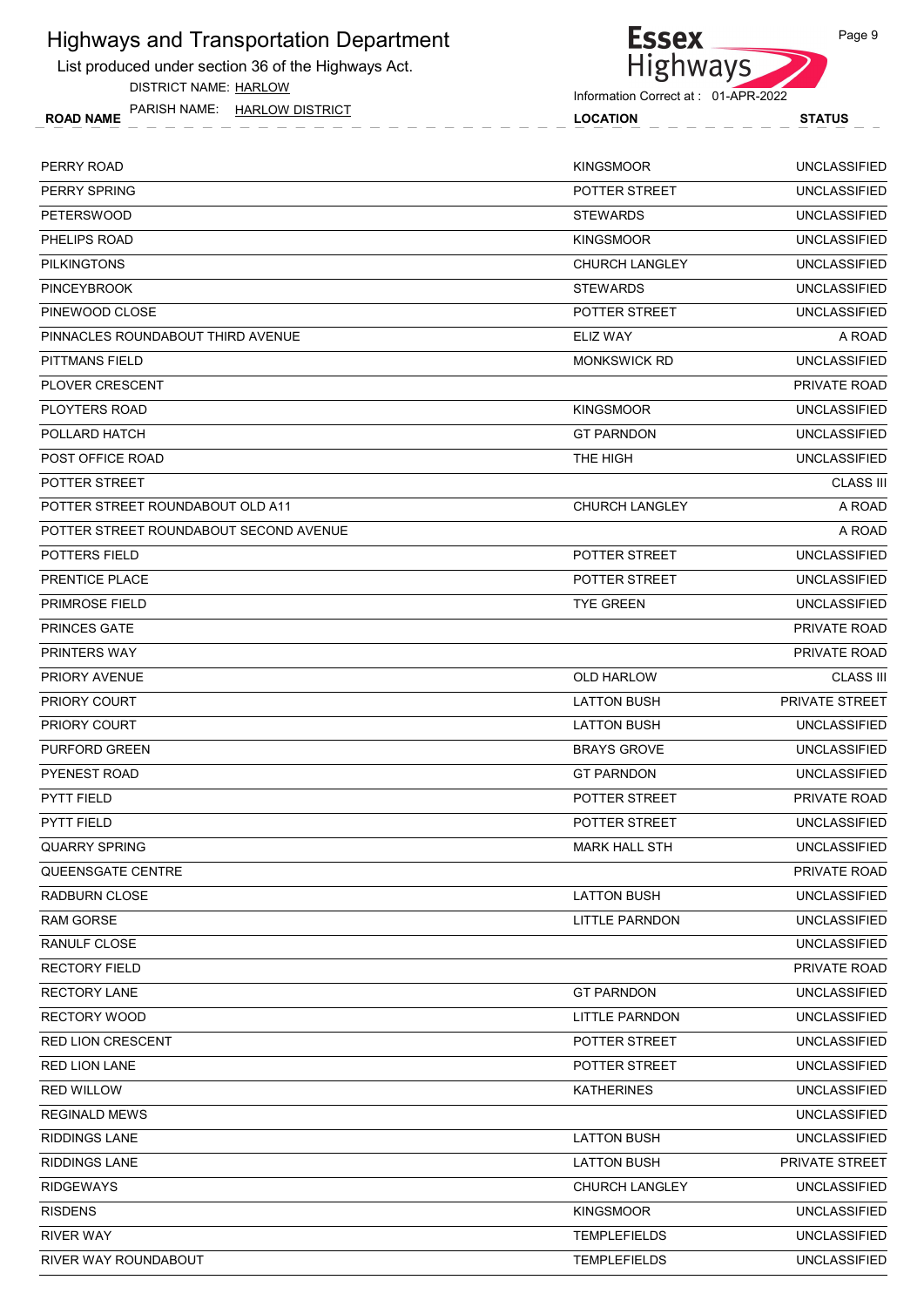List produced under section 36 of the Highways Act.

DISTRICT NAME: HARLOW

ROAD NAME LOCATION STATUS PARISH NAME: HARLOW DISTRICT



| <b>RIVER WAY WEST</b>                   |                                       | <b>PRIVATE ROAD</b>   |
|-----------------------------------------|---------------------------------------|-----------------------|
| <b>RIVER WAY WEST</b>                   |                                       | <b>UNCLASSIFIED</b>   |
| <b>RIVERMILL</b>                        | LITTLE PARNDON                        | <b>UNCLASSIFIED</b>   |
| RODEN CLOSE                             | <b>OLD HARLOW</b>                     | <b>UNCLASSIFIED</b>   |
| <b>ROMAN VALE</b>                       | <b>OLD HARLOW</b>                     | PRIVATE STREET        |
| <b>ROSEMOUNT</b>                        | <b>GT PARNDON</b>                     | <b>UNCLASSIFIED</b>   |
| ROYDON ROAD                             | <b>PINNACLES</b>                      | <b>CLASS III</b>      |
| ROYDON ROAD ROUNDABOUT                  |                                       | <b>CLASS III</b>      |
| ROYDONBURY INDUSTRIAL                   |                                       | <b>UNCLASSIFIED</b>   |
| <b>RUNDELLS</b>                         | <b>LATTON BUSH</b>                    | <b>UNCLASSIFIED</b>   |
| <b>RUSHES MEAD</b>                      | <b>TYE GREEN</b>                      | <b>UNCLASSIFIED</b>   |
| <b>RUSHMEAD VILLAS</b>                  |                                       | PRIVATE ROAD          |
| <b>RUSHTON GROVE</b>                    | <b>CHURCH LANGLEY</b>                 | <b>UNCLASSIFIED</b>   |
| <b>RUSHTON GROVE</b>                    | <b>CHURCH LANGLEY</b>                 | PRIVATE ROAD          |
| <b>RYE HILL ROAD</b>                    | <b>KINGSMOOR</b>                      | <b>UNCLASSIFIED</b>   |
| <b>RYECROFT</b>                         | <b>HARE ST</b>                        | <b>UNCLASSIFIED</b>   |
| <b>SADLERS MEAD</b>                     | <b>BRAYS GROVE</b>                    | <b>UNCLASSIFIED</b>   |
| <b>SAKINS CROFT</b>                     | <b>LATTON BUSH</b>                    | <b>UNCLASSIFIED</b>   |
| SANDRINGHAM AVENUE                      | <b>HARLOW BUSINESS</b><br><b>PARK</b> | PRIVATE ROAD          |
| SAVOY WOOD                              | <b>KINGSMOOR</b>                      | <b>UNCLASSIFIED</b>   |
| <b>SCHOOL LANE</b>                      | NETTLESWELL                           | <b>UNCLASSIFIED</b>   |
| <b>SECOND AVENUE</b>                    |                                       | <b>UNCLASSIFIED</b>   |
| <b>SECOND AVENUE</b>                    |                                       | A ROAD                |
| SECOND AVENUE ROUNDABOUT ST MARK'S ROAD | <b>MANSTON RD</b>                     | A ROAD                |
| <b>SEELEYS</b>                          | <b>OLD HARLOW</b>                     | <b>UNCLASSIFIED</b>   |
| <b>SEWELL HARRIS CLOSE</b>              | <b>MARK HALL SOUTH</b>                | <b>PRIVATE STREET</b> |
| <b>SEYMOURS</b>                         | <b>KATHERINES</b>                     | PRIVATE STREET        |
| <b>SHARPECROFT</b>                      | <b>HARE STREET</b>                    | <b>UNCLASSIFIED</b>   |
| SHAWBRIDGE                              | <b>GT PARNDON</b>                     | <b>UNCLASSIFIED</b>   |
| SHEERING DRIVE                          | <b>OLD HARLOW</b>                     | PRIVATE ROAD          |
| SHEERING ROAD                           | OLD HARLOW                            | <b>CLASS III</b>      |
| SHELDON CLOSE                           | <b>CHURCH LANGLEY</b>                 | <b>UNCLASSIFIED</b>   |
| SHENFIELD COURT                         |                                       | PRIVATE ROAD          |
| SHERARDS HATCH                          | <b>GT PARNDON</b>                     | <b>UNCLASSIFIED</b>   |
| <b>SIBNEYS GREEN</b>                    | <b>SEWARDS</b>                        | PRIVATE STREET        |
| <b>SILVESTERS</b>                       | <b>KATHERINES</b>                     | <b>UNCLASSIFIED</b>   |
| SOPER SQUARE                            |                                       | <b>UNCLASSIFIED</b>   |
| <b>SOUTH GATE</b>                       | THE HIGH                              | <b>UNCLASSIFIED</b>   |
| SOUTH PLACE                             | <b>TEMPLEFIELD</b>                    | PRIVATE ROAD          |
| SOUTH ROAD                              | <b>TEMPLEFIELDS</b>                   | <b>UNCLASSIFIED</b>   |
| SOUTHERN LODGE                          |                                       | <b>UNCLASSIFIED</b>   |
| SOUTHERN LODGE                          |                                       | PRIVATE ROAD          |
| SOUTHERN PLACE                          |                                       | <b>UNCLASSIFIED</b>   |
| SOUTHERN WAY                            |                                       | <b>UNCLASSIFIED</b>   |
| SOUTHERN WAY                            |                                       | A ROAD                |
|                                         |                                       |                       |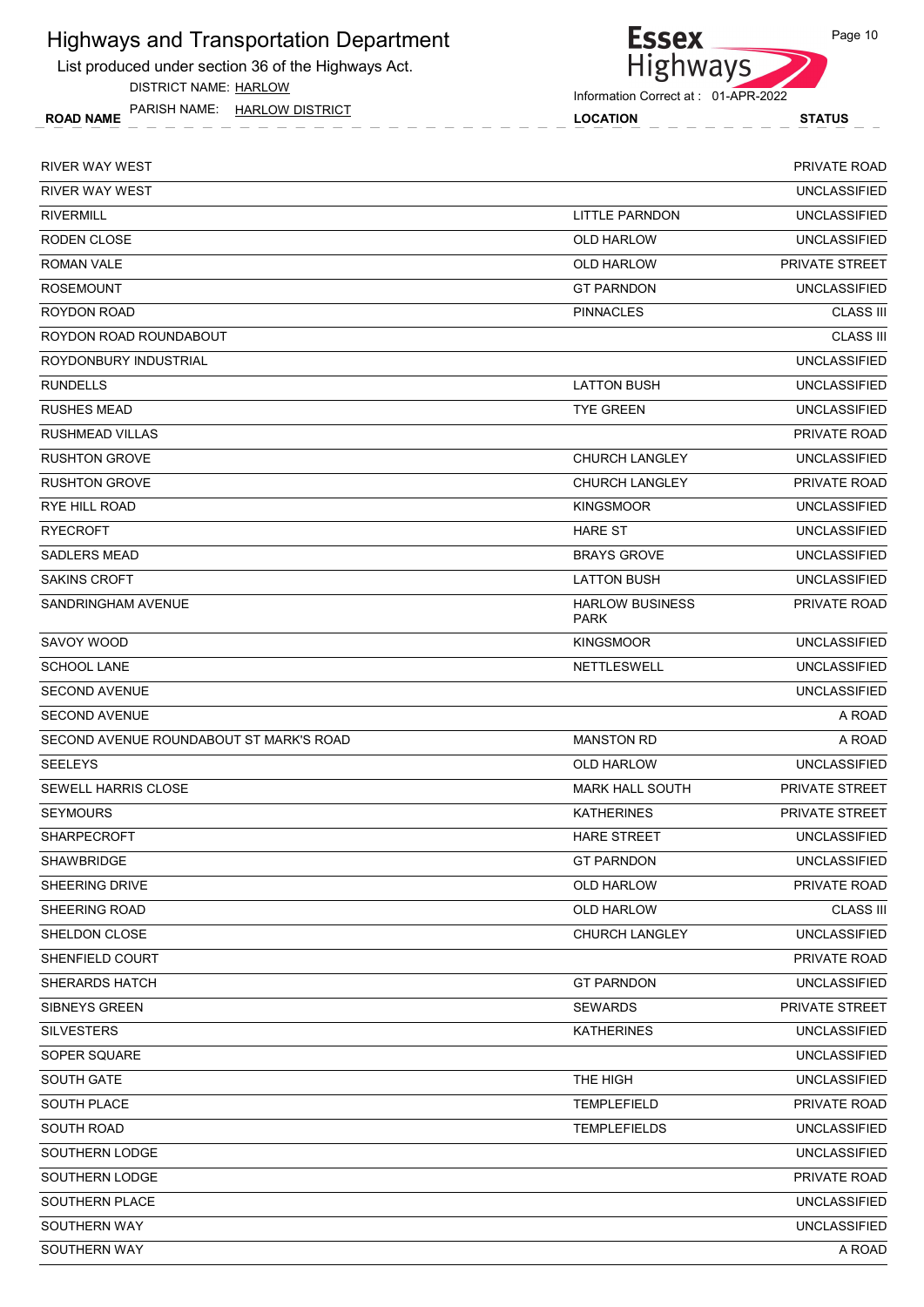| <b>Highways and Transportation Department</b>              | <b>Essex</b>                         | Page 11             |
|------------------------------------------------------------|--------------------------------------|---------------------|
| List produced under section 36 of the Highways Act.        | <b>Highways</b>                      |                     |
| <b>DISTRICT NAME: HARLOW</b>                               | Information Correct at: 01-APR-2022  |                     |
| PARISH NAME:<br><b>HARLOW DISTRICT</b><br><b>ROAD NAME</b> | <b>LOCATION</b>                      | <b>STATUS</b>       |
| SOUTHERN WAY STAPLE TYE ROUNDABOUT                         |                                      | A ROAD              |
| <b>SPENCERS CROFT</b>                                      | <b>BRAYS GROVE</b>                   | <b>UNCLASSIFIED</b> |
| SPINNING WHEEL MEAD                                        | <b>LATTON BUSH</b>                   | <b>UNCLASSIFIED</b> |
| SPIRE GREEN CENTRE                                         | <b>PINNACLES</b>                     | PRIVATE ROAD        |
| <b>SPRING HILLS</b>                                        | LITTLE PARNDON                       | <b>UNCLASSIFIED</b> |
| <b>SPRUCE HILL</b>                                         | <b>STEWARDS</b>                      | <b>UNCLASSIFIED</b> |
| <b>SQUARE STREET</b>                                       |                                      | <b>UNCLASSIFIED</b> |
| ST ANDREWS MEADOW                                          |                                      | <b>UNCLASSIFIED</b> |
| <b>ST EDMUNDS WAY</b>                                      | <b>OLD HARLOW</b>                    | <b>UNCLASSIFIED</b> |
| <b>ST JOHNS AVENUE</b>                                     | OLD HARLOW                           | <b>UNCLASSIFIED</b> |
| ST JOHNS WALK                                              | OLD HARLOW                           | <b>UNCLASSIFIED</b> |
| <b>ST MICHAELS CLOSE</b>                                   | NETTLESWELL                          | PRIVATE ROAD        |
| ST NICHOLAS GREEN                                          |                                      | PRIVATE ROAD        |
| ST NICHOLAS GREEN                                          |                                      | <b>UNCLASSIFIED</b> |
| <b>STACKFIELD</b>                                          | <b>MARK HALL NTH</b>                 | <b>UNCLASSIFIED</b> |
| STADIUM WAY                                                | LITTLE PARNDON                       | PRIVATE ROAD        |
| <b>STAFFORDS</b>                                           | <b>OLD HARLOW</b>                    | PRIVATE STREET      |
| <b>STANDINGFORD</b>                                        | <b>KINGSMOOR</b>                     | <b>UNCLASSIFIED</b> |
| STAPLE TYE SHOPPING MEWS                                   |                                      | PRIVATE ROAD        |
| <b>STATION APPROACH</b>                                    | <b>HARLOW MILL</b><br><b>STATION</b> | <b>UNCLASSIFIED</b> |
| <b>STATION APPROACH</b>                                    | <b>HARLOW TOWN</b><br><b>STATION</b> | <b>UNCLASSIFIED</b> |
| <b>STATION ROAD</b>                                        | <b>OLD HARLOW</b>                    | <b>CLASS III</b>    |
| <b>STATION ROAD</b>                                        | OLD HARLOW                           | <b>UNCLASSIFIED</b> |
| <b>STILE CROFT</b>                                         | <b>BRAYS GROVE</b>                   | <b>UNCLASSIFIED</b> |
| STONY WOOD                                                 | <b>TYE GREEN</b>                     | <b>UNCLASSIFIED</b> |
| <b>SUMNERS FARM CLOSE</b>                                  | KATHERINES/SUMNER<br>S               | PRIVATE STREET      |
| <b>SUNNY CROFT</b>                                         |                                      | <b>UNCLASSIFIED</b> |
| <b>SWALLOWS</b>                                            | OLD HARLOW                           | <b>UNCLASSIFIED</b> |
| <b>SYCAMORE FIELD</b>                                      | <b>SUMNERS</b>                       | <b>UNCLASSIFIED</b> |
| <b>TANYS DELL</b>                                          | <b>MARK HALL NTH</b>                 | <b>UNCLASSIFIED</b> |
| TANYS DELL SCHOOL ROAD                                     | <b>MARK HALL NORTH</b>               | <b>UNCLASSIFIED</b> |
| <b>TAWNEYS ROAD</b>                                        | <b>TYE GREEN</b>                     | <b>UNCLASSIFIED</b> |
| <b>TAYLIFERS</b>                                           | <b>SUMNERS</b>                       | <b>UNCLASSIFIED</b> |
| <b>TEMPLE BANK</b>                                         | <b>TEMPLEFIELDS</b>                  | <b>UNCLASSIFIED</b> |
| TEMPLE FIELDS ROUNDABOUT                                   |                                      | A ROAD              |
| <b>TENDRING ROAD</b>                                       | <b>PASSMORES</b>                     | <b>UNCLASSIFIED</b> |
| <b>TERMINUS STREET</b>                                     | <b>TOWN CENTRE</b>                   | <b>UNCLASSIFIED</b> |
| THE BRIARS                                                 | <b>STEWARDS</b>                      | PRIVATE ROAD        |
| THE BRIARS                                                 | <b>STEWARDS</b>                      | <b>UNCLASSIFIED</b> |
| THE CHANTRY                                                | <b>MARKHALL NORTH</b>                | <b>UNCLASSIFIED</b> |
| THE CHASE                                                  |                                      | <b>UNCLASSIFIED</b> |
| THE CHASE ROUNDABOUT                                       |                                      | <b>CLASS III</b>    |
| THE CRESCENT                                               | NETTESWELL                           | <b>UNCLASSIFIED</b> |
| THE DASHES                                                 | NETTESWELL                           | <b>UNCLASSIFIED</b> |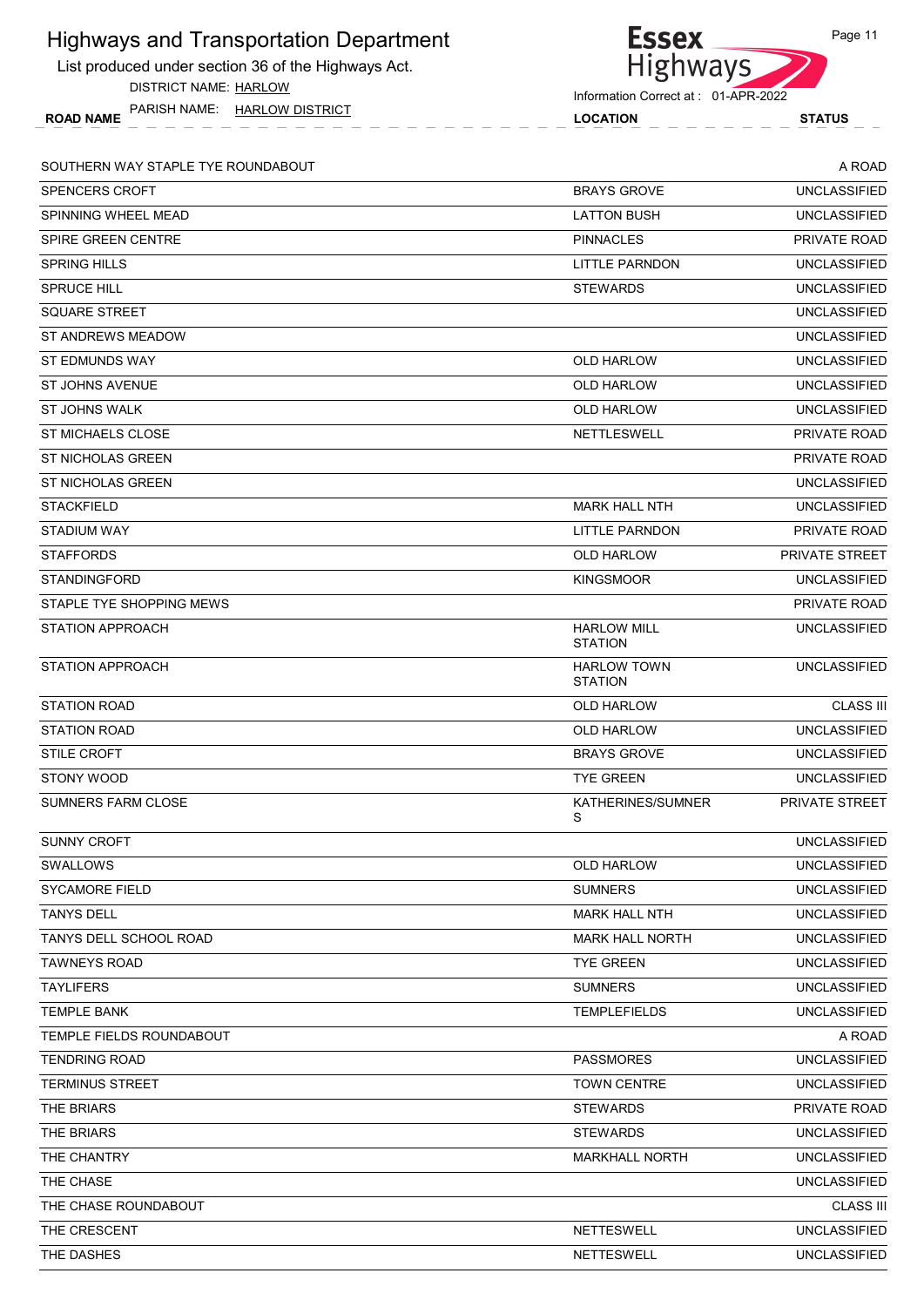List produced under section 36 of the Highways Act.

DISTRICT NAME: HARLOW

ROAD NAME LOCATION STATUS PARISH NAME: HARLOW DISTRICT



Information Correct at : 01-APR-2022

| <b>STATUS</b>            |  |
|--------------------------|--|
| $\overline{\phantom{a}}$ |  |
|                          |  |
|                          |  |
|                          |  |

| THE DOWNS                                 | <b>NETTESWELL</b>       | <b>UNCLASSIFIED</b> |
|-------------------------------------------|-------------------------|---------------------|
| THE DRIVE                                 | <b>NETTESWELL</b>       | <b>UNCLASSIFIED</b> |
| THE FAIRWAY                               | <b>TYE GREEN</b>        | <b>UNCLASSIFIED</b> |
| THE FORTUNES                              | <b>TYE GREEN</b>        | <b>UNCLASSIFIED</b> |
| THE GARDINERS                             |                         | <b>UNCLASSIFIED</b> |
| THE GOWERS                                | <b>MARK HALL NORTH</b>  | <b>UNCLASSIFIED</b> |
| THE HIDES                                 | <b>NETTESWELL</b>       | <b>UNCLASSIFIED</b> |
| THE HILL                                  | <b>OLD HARLOW</b>       | <b>UNCLASSIFIED</b> |
| THE HOO                                   | <b>OLD HARLOW</b>       | <b>UNCLASSIFIED</b> |
| THE HORNBEAMS                             | LITTLE PARNDON          | <b>UNCLASSIFIED</b> |
| THE LAWN                                  | <b>MARK HALL NORTH</b>  | <b>UNCLASSIFIED</b> |
| THE MAPLES                                | <b>KINGSMOOR</b>        | <b>UNCLASSIFIED</b> |
| THE MEWS                                  | <b>STEWARDS</b>         | <b>PRIVATE ROAD</b> |
| THE OXLEYS                                | <b>OLD HARLOW</b>       | <b>UNCLASSIFIED</b> |
| THE PLAYGROUND                            | <b>TYE GREEN VIL</b>    | PRIVATE STREET      |
| THE READINGS                              | LATTON                  | <b>UNCLASSIFIED</b> |
| THE STOW                                  | <b>NETTESWELL</b>       | <b>UNCLASSIFIED</b> |
| THE SWEYNS                                | POTTER STREET           | <b>UNCLASSIFIED</b> |
| THE WAYRE                                 |                         | PRIVATE ROAD        |
| THE WRENS                                 | <b>HARE STREET</b>      | <b>UNCLASSIFIED</b> |
| THIRD AVENUE                              |                         | A ROAD              |
| THREE HORSESHOES ROAD                     | <b>GT PARNDON</b>       | <b>CLASS III</b>    |
| <b>THURSTANS</b>                          | <b>KINGSMOOR</b>        | <b>UNCLASSIFIED</b> |
| <b>TICKENHALL DRIVE</b>                   | <b>CHURCH LANGLEY</b>   | <b>UNCLASSIFIED</b> |
| <b>TILBURY MEAD</b>                       | <b>BRAYS GROVE</b>      | <b>UNCLASSIFIED</b> |
| TILEGATE ROAD                             | <b>TYE GREEN</b>        | <b>UNCLASSIFIED</b> |
| <b>TILLWICKS ROAD</b>                     | <b>TYE GREEN</b>        | <b>CLASS III</b>    |
| <b>TITHELANDS</b>                         | <b>KATHERINES</b>       | <b>UNCLASSIFIED</b> |
| <b>TODDBROOK</b>                          | <b>HARE STREET</b>      | <b>UNCLASSIFIED</b> |
| <b>TORKILDSEN WAY</b>                     |                         | PRIVATE ROAD        |
| <b>TORKILDSEN WAY</b>                     |                         | <b>UNCLASSIFIED</b> |
| TOWN CENTRE ROUNDABOUT FIFTH AVENUE       | <b>FIRST AVENUE</b>     | A ROAD              |
| TOWN CENTRE ROUNDABOUT FOURTH AVENUE EAST | LITTLE PARNDON          | <b>CLASS III</b>    |
| TOWN CENTRE ROUNDABOUT FOURTH AVENUE WEST | LITTLE PARNDON          | <b>CLASS III</b>    |
| TOWN CENTRE ROUNDABOUT THIRD AVENUE EAST  | <b>SECOND AVE</b>       | A ROAD              |
| TOWN CENTRE ROUNDABOUT THIRD AVENUE WEST  | <b>HAYDON RD HARE S</b> | A ROAD              |
| TRACYES ROAD                              | <b>BRAYS GROVE</b>      | <b>UNCLASSIFIED</b> |
| <b>TRIPTON ROAD</b>                       | <b>TYE GREEN</b>        | <b>UNCLASSIFIED</b> |
| <b>TROTTERS ROAD</b>                      | LATTON BUSH             | <b>UNCLASSIFIED</b> |
| <b>TUMBLER ROAD</b>                       | <b>BRAYS GROVE</b>      | <b>UNCLASSIFIED</b> |
| <b>TUNNMEADE</b>                          | <b>MARK HALL NTH</b>    | <b>UNCLASSIFIED</b> |
| <b>TURNORS</b>                            |                         | <b>UNCLASSIFIED</b> |
| TYE GREEN VILLAGE                         | <b>TYE GREEN</b>        | <b>UNCLASSIFIED</b> |
| TYE GREEN VILLAGE CLOSE                   | <b>TYE GREEN</b>        | <b>UNCLASSIFIED</b> |
| <b>TYLNEY CROFT</b>                       | <b>GREAT PARNDON</b>    | <b>UNCLASSIFIED</b> |
| <b>TYSEA CLOSE</b>                        | <b>LATTON BUSH</b>      | PRIVATE ROAD        |
|                                           |                         |                     |